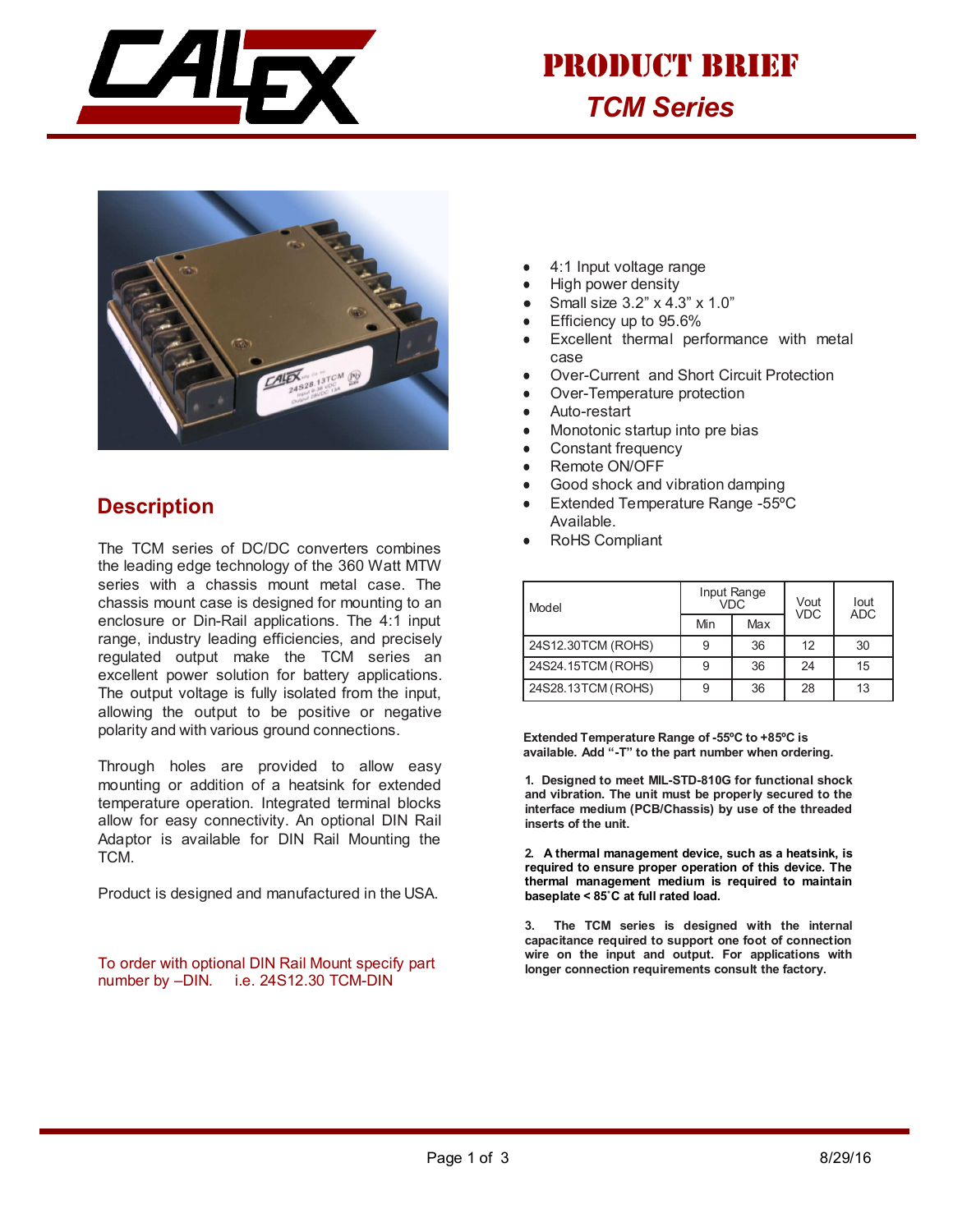

## *TCM Series* PRODUCT BRIEF

| <b>Performance Specifications</b> |               |               |                  |                                                                        |            |      |                                                                                            |            |          |                                                 |            |              |              |
|-----------------------------------|---------------|---------------|------------------|------------------------------------------------------------------------|------------|------|--------------------------------------------------------------------------------------------|------------|----------|-------------------------------------------------|------------|--------------|--------------|
|                                   | Vout<br>(VDC) | lout<br>(ADC) | Power<br>(Watts) | <b>Ripple/Noise</b><br><b>Regulation</b><br>$(mVp-p)$<br>Max<br>$(\%)$ |            |      | Vin<br>lin<br>lin<br>Range<br>(VDC)<br><b>Full Load</b><br>(VDC)<br>No Load<br>(mA)<br>(A) |            |          | <b>Efficiency</b><br><b>Full Load</b><br>$(\%)$ |            |              |              |
| <b>Model</b>                      |               | <b>Max</b>    |                  | Typ                                                                    | <b>Max</b> | Line | Load                                                                                       | <b>Nom</b> |          | Max                                             | <b>Max</b> | 24Vin<br>Min | 24Vin<br>Тур |
| 24S12.30TCM                       | 12            | 30            | 360              | 120                                                                    | 180        | 0.15 | 0.15                                                                                       | 24         | $9 - 36$ | 280                                             | 45.3       | 93.7         | 94.4         |
| 24S24.15TCM                       | 24            | 15            | 360              | 240                                                                    | 360        | 0.15 | 0.15                                                                                       | 24         | $9 - 36$ | 300                                             | 45         | 94.5         | 95.2         |
| 24S28.13TCM                       | 28            | 13            | 360              | 280                                                                    | 380        | 0.15 | 0.15                                                                                       | 24         | $9 - 36$ | 280                                             | 45         | 94.3         | 95.4         |







Mechanical Tolerances X.XX :±0.020 inches (.51mm) X.XXX: :±0.005 inches (.127mm)

| <b>Terminal</b> | Label   | <b>Function</b>                |  |  |  |
|-----------------|---------|--------------------------------|--|--|--|
|                 | +Input  | Positive Input Voltage         |  |  |  |
| 2               | + Input | Positive Input Voltage         |  |  |  |
| 3               | On/Off  | TTL Input referenced to -Input |  |  |  |
|                 | -Input  | Negative Input Voltage         |  |  |  |
| 5               | -Input  | Negative Input Voltage         |  |  |  |
| 6               | -Output | <b>Negative Output Voltage</b> |  |  |  |
|                 | -Output | <b>Negative Output Voltge</b>  |  |  |  |
| 8               | N/C     | <b>Not Connected</b>           |  |  |  |
| 9               | +Output | Positive Output Voltage        |  |  |  |
| 10              | +Output | <b>Positive Output Voltage</b> |  |  |  |